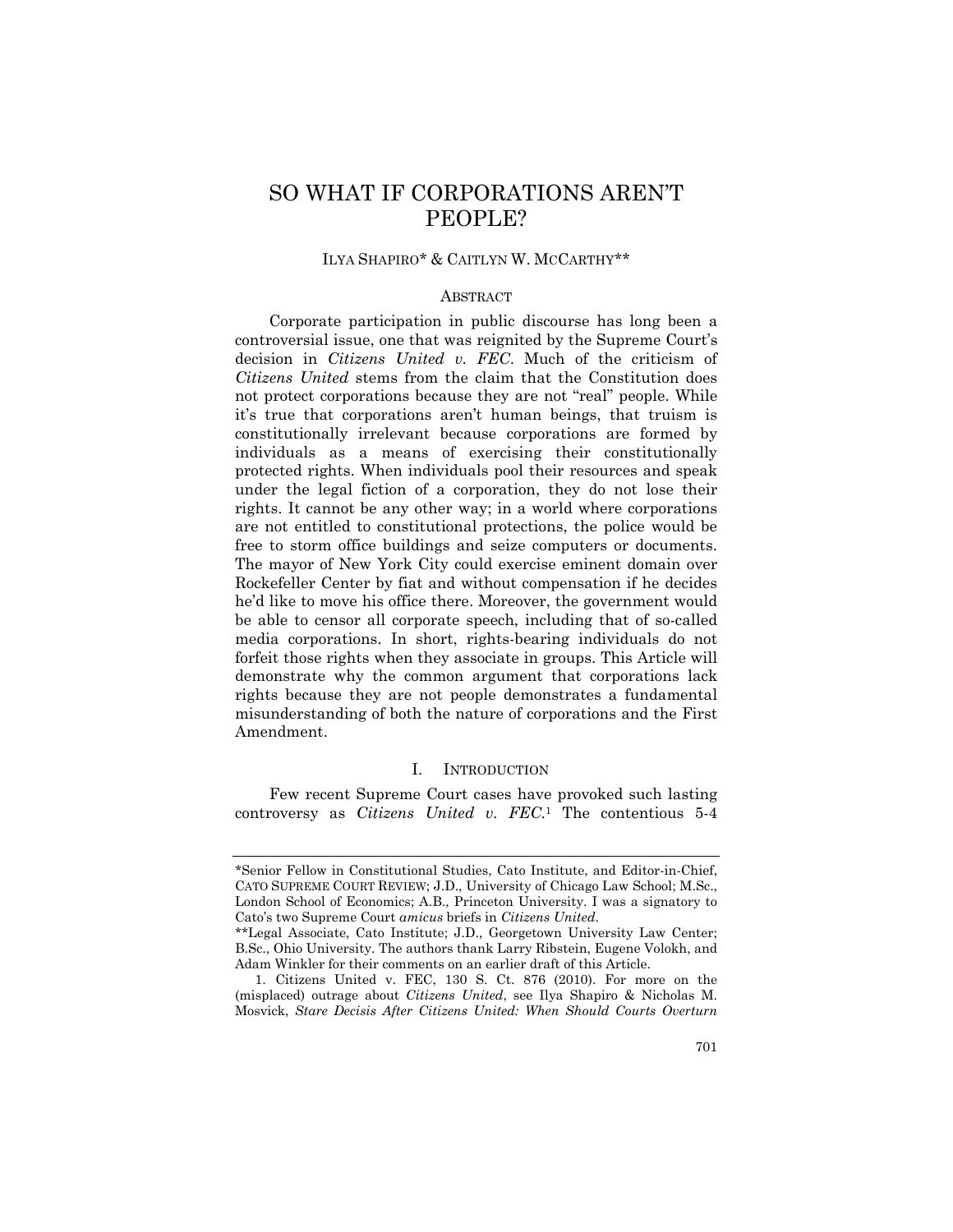decision emerged from a dispute over whether a nonprofit advocacy group called Citizens United could air a movie critical of Hillary Clinton while she was competing in primary elections during the 2008 presidential campaign. The Court found in favor of the group, holding that the First Amendment prohibits limiting corporate and union funding of independent political speech, even (especially) in the run-up to elections.

For decades, it has been understood that corporations are regarded as "persons" under the Constitution. Nonetheless, a corporation's right to participate in the political dialogue has long been a highly debated issue. Much of the criticism of *Citizens United* stems from the argument that the Constitution does not protect corporations because only natural persons, not "legal" ones, are entitled to enjoy constitutional rights. A corporation is not a "real person," and therefore, the argument goes, it should not be afforded First Amendment protections, much less the ability to influence elections. This sentiment was the basis for Justice John Paul Stevens's epic dissent in *Citizens United*:

[C]orporations have no consciences, no beliefs, no feelings, no thoughts, no desires. Corporations . . . and their "personhood" often serve as a useful legal fiction. But they are not themselves members of "We the People" by whom and for whom our Constitution was established.2

This is a common argument against "corporate rights." As this Article will reveal, however, that sort of rhetorical appeal misses the point entirely. It demonstrates a fundamental misunderstanding of both the nature of corporations and the freedoms protected by the Constitution. Corporations, like any other association of people, are entitled to constitutional rights in order to protect the rights of individuals who have an interest in them. The supposedly hot question of whether a corporation should really be considered a "person" is thus, constitutionally irrelevant.3

Part II of this Article overviews the judicial development of corporate rights, highlighting that today's conception of "corporate personhood" does not place corporate rights on par with individual rights. Part III pinpoints the source of corporate rights—the individuals who make up the corporation. Part IV addresses the

*Precedent*, 16 NEXUS J. L. & PUB. POL'Y 121, 121-23 (2011) (describing the controversy surrounding *Citizens United*).

 <sup>2.</sup> *Citizens United*, 130 S. Ct. at 972 (Steven, J., dissenting).

<sup>3</sup>*. See* Larry E. Ribstein, *Corporate Political Speech*, 49 WASH. & LEE L. REV. 109, 123-24 (1992) (stating that the assertion that corporation is a "person" "does not . . . clarify the scope of constitutional protection of corporate speech. Because a corporation has the legal attributes of a 'person' only by operation of law, the policies underlying the law ultimately determine the extent to which a corporate person has particular attributes for purposes of constitutional protection.") (footnotes omitted).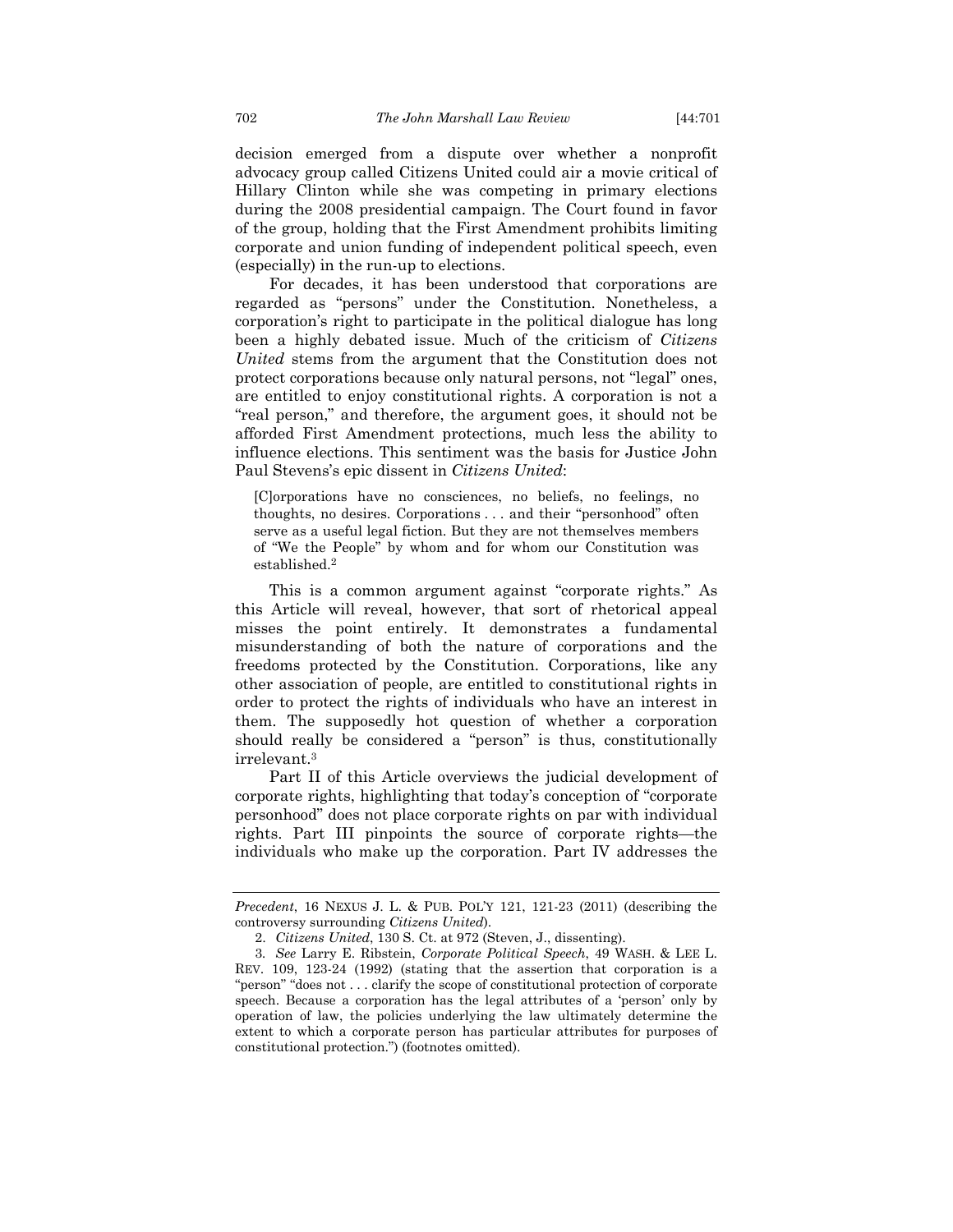argument that the First Amendment protects only "media" corporations.

#### II. WHAT RIGHTS DO CORPORATIONS HAVE?

It is a misconception that the concept of "corporate personhood" has played a central role in shaping corporate speech rights in American jurisprudence.4 No court has ever said that corporations are real people.

For instance, the 1819 landmark corporate rights case, *Dartmouth College v. Woodward*,5 established the principle that corporations were protected from alterations by states for public reasons. Chief Justice John Marshall emphasized that "a corporation is an artificial being, invisible, intangible and existing only in contemplation of law."6 The Court thus acknowledged that a corporation is *not* a real person, but nevertheless ruled that a charter given it by the state was a contract that the state was obligated to uphold. Chief Justice Marshall went on to explain that corporations are formed by individuals and those individuals have constitutional rights.7 "Corporations receive constitutional protection, as Dartmouth College did, in order to protect the constitutional rights of the individuals behind the artificial entity," not because they are deemed real persons.<sup>8</sup>

In 1886, the Supreme Court established what would later become known as "corporate personhood" in the case of *Santa Clara v. Southern Pacific Railroad*.9 One of the arguments thoroughly briefed here by defendants' counsel was that corporations are persons within the meaning of the Fourteenth Amendment. The parties were never given the chance to debate the issue, however, because Chief Justice Morrison Waite disposed of it before oral argument even began. He announced:

The court does not wish to hear argument on the question whether the provision in the Fourteenth Amendment to the Constitution, which forbids a State to deny to any person within its jurisdiction the equal protection of the laws, applies to these corporations. We are all of the opinion that it does.10

With that curious pronouncement, the Fourteenth Amendment was applied to corporations—quite literally, no questions asked. The doctrine known today as "corporate

 <sup>4.</sup> Adam Winkler, *Corporations and the First Amendment: Examining the Health of Democracy: Corporate Personhood and the Rights of Corporate Speech*, 30 SEATTLE U. L. REV. 863 (2007).

 <sup>5.</sup> Dartmouth Coll. v. Woodward, 17 U.S. 518 (1819).

<sup>6</sup>*. Id.* at 636.

<sup>7</sup>*. Id.* at 636-638.

 <sup>8.</sup> Winkler, *supra* note 4, at 864.

 <sup>9.</sup> Cnty. of Santa Clara v. S. Pac. R.R. Co.., 118 U.S. 394 (1886) [hereinafter *Santa Clara*].

<sup>10</sup>*. Id.* at 394.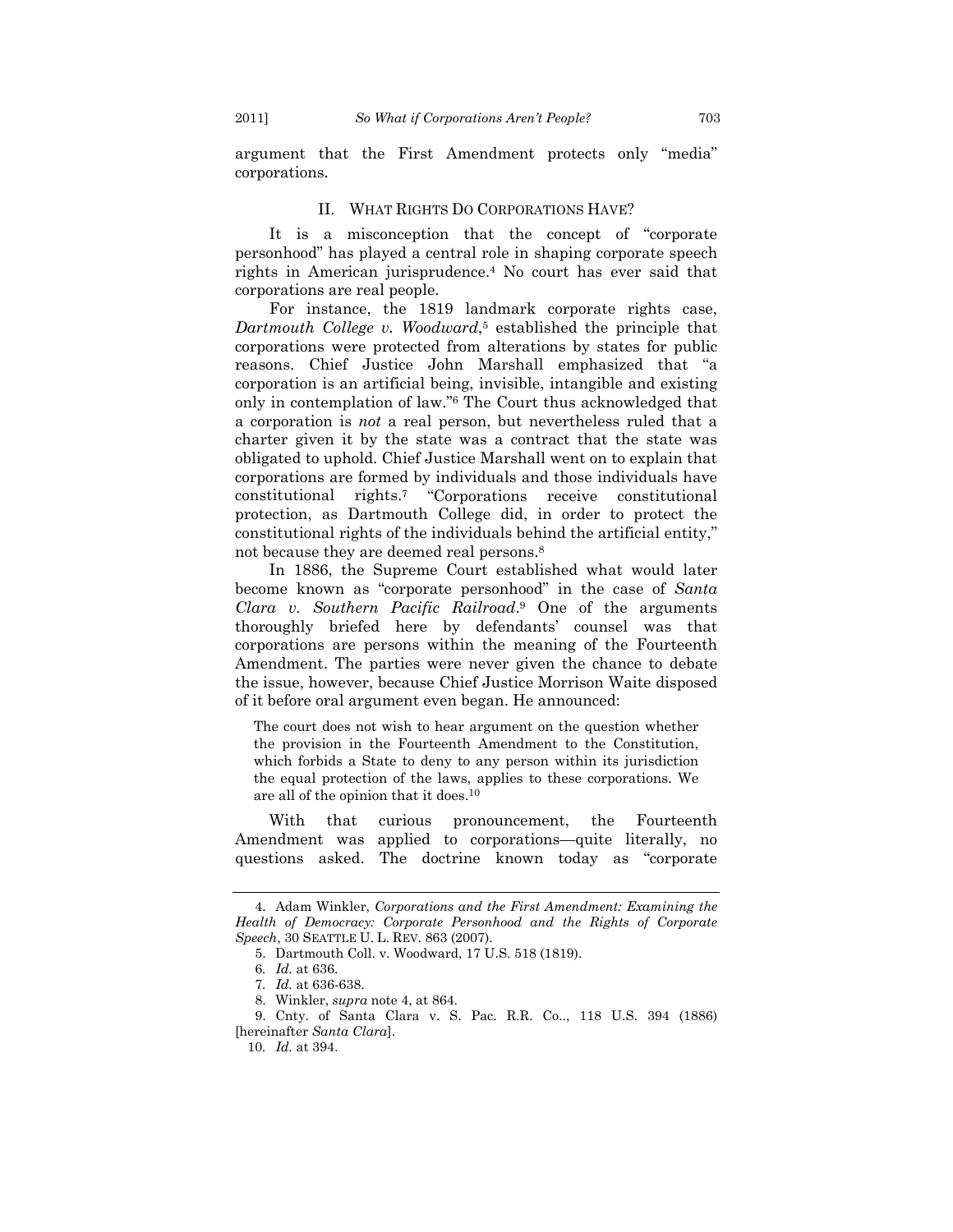personhood" was thus established without explanation.

Critics of *Santa Clara* insisted that the decision gave corporations constitutional rights equivalent to the rights of natural citizens. Nevertheless, the critics' prediction never came to fruition. Instead, the cases that succeeded *Santa Clara*, defined and sometimes limited corporate rights in ways that would not be possible in the context of individuals. For example, in the 1911 case of *Wilson v. United States*, the Court held that, unlike individuals, corporations do not have a Fifth Amendment right against self-incrimination.11 Also, *Lochner*-era decisions regularly upheld state laws limiting corporations' contractual rights.12 Even in a time when the Court protected individuals' liberty of contract by preventing states from interfering with private business relationships, the Supreme Court cabined corporate rights.13

Yet, the same criticism that followed *Santa Clara*—that corporate rights are now equivalent to the rights of individuals resounded after *Citizens United*. Even ostensibly neutral commentators explained that "the decision conferred new dignity on corporate 'persons,' treating them—under the First Amendment's Free Speech Clause—as the equal of human beings."14 When the Court took certiorari in *FCC v. AT&T*15 later that year, it was thought to be a "return to the debate over corporate 'personhood.'"16

But in *FCC v. AT&T*, the first corporate rights case heard by the Supreme Court since *Citizens United*, the Court clarified explicitly that the rights of corporations are not equivalent to the rights of living, breathing human beings. While the term "personal privacy" clearly applies to natural persons under Freedom of Information Act (FOIA) Exemption 7(C), the Court read it not to apply to the alleged privacy of artificial persons.17 The Court relied on the ordinary meaning of "personal"—not a defined term in the statute—which ordinarily refers to individuals but not artificial "persons" such as corporations. The Court concluded that "personal," in the phrase "personal privacy," "conveys more than

 <sup>11.</sup> Wilson v. United States, 221 U.S. 361 (1911). The Court in *Wilson* did, however, recognize a corporation's rights under the Fourth Amendment. *Id.* at 375-376.

<sup>12</sup>*. See, e.g.*, Nw. Nat'l Life Ins. Co. v. Riggs, 203 U.S. 243 (1906) (stating there is no violation of companies' Fourteenth Amendment rights when state insurance regulation limited the right of insurance companies to void insurance policies based on purported application misrepresentations).

<sup>13</sup>*. See* Herbert Hovenkamp, *The Classical Corporation in American Legal Thought*, 76 GEO. L.J. 1593, 1646 (arguing that corporate rights of contract in the *Lochner* era were not equivalent to those of natural individuals).

 <sup>14.</sup> Lyle Denniston, *Analysis: The Personhood of Corporations*, SCOTUSBLOG (Jan. 21, 2010, 6:45 PM), http://www.scotusblog.com/2010/01/an alysis-the-personhood-of-corporations.

 <sup>15.</sup> FCC v. AT&T, Inc. (*FCC v. AT&T*), 131 S. Ct. 1177 (2011).

 <sup>16.</sup> Denniston, *supra* note 14.

 <sup>17.</sup> *FCC v. AT&T*, 131 S. Ct. at 1185.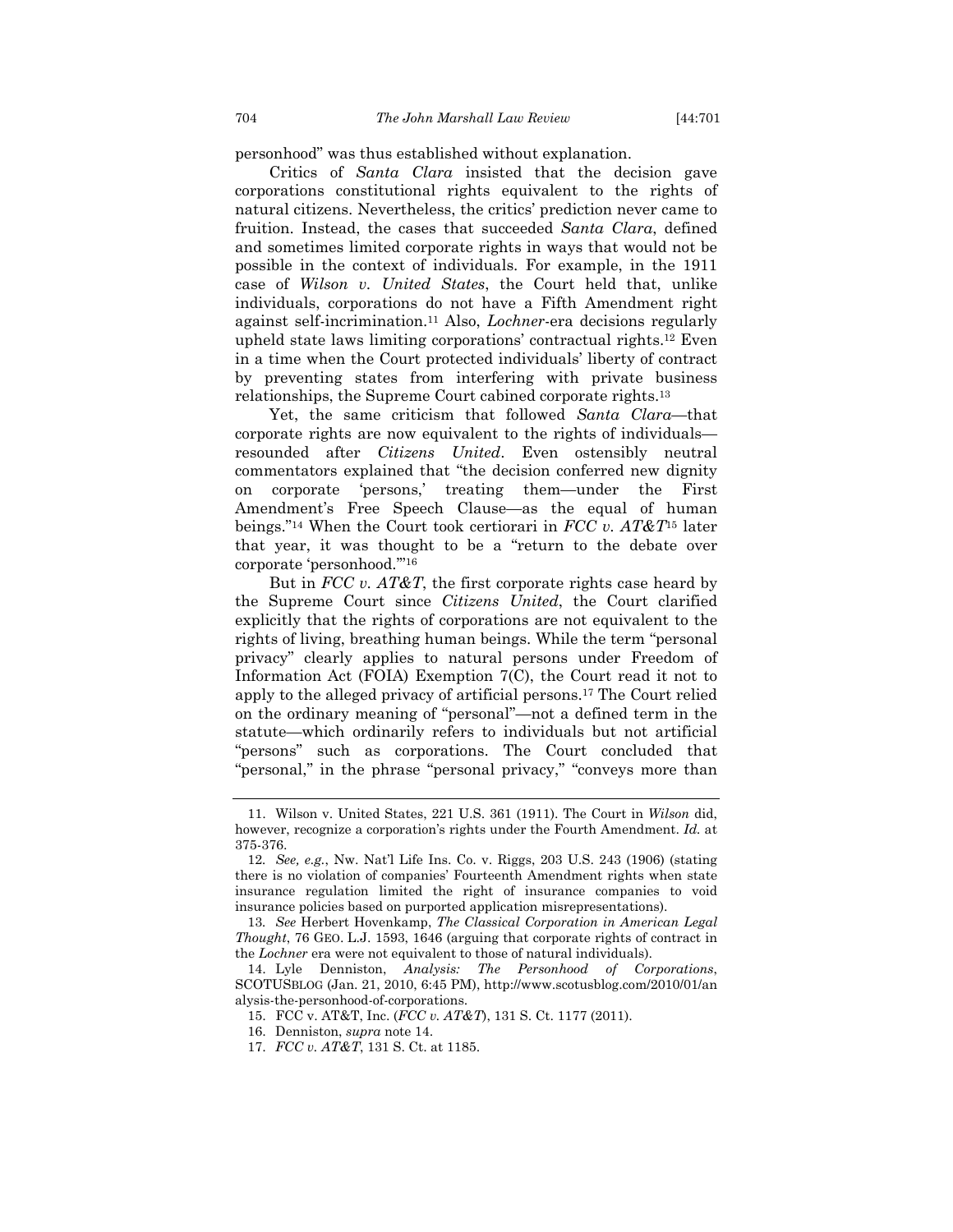just 'of a person;' it suggests a type of privacy evocative of human concerns—not the sort usually associated with an entity like AT&T."18

The Court thus made clear that the rights of corporate or "artificial" persons—notwithstanding the alarmist reaction to *Citizens United—*are not on par with the rights of natural or "real" persons. Indeed, Chief Justice John Roberts did not even mention *Citizens United* in his twelve-page opinion. Although the Court did concede that a corporation is a person with certain constitutional rights, it cautioned that the case:

[D]oes not call upon us to pass on the scope of a corporation's 'privacy' interests as a matter of constitutional or common law. The discrete question before us is instead whether Congress used the term 'personal privacy' to refer to the privacy of artificial persons in FOIA Exemption  $7(C)$ ...<sup>19</sup>

With this, the Court quickly dismissed any hopes of AT&T's constitutional corporate rights/personhood saving the day. Instead, the Supreme Court ruled unanimously that corporations are not entitled to the same privacy that human beings enjoy. If *FCC v. AT&T* is any indication of what is to come in future "corporate rights" cases, we can expect decisions that do not so much "open the floodgates for special interests,"20 but a pattern of case-by-case adjudication that treats corporations differently from individuals no more or less than the period following *Santa Clara*.

As *FCC v. AT&T* reinforced, corporations are artificial persons under the law. However, because of their status as "artificial entities," corporations have never enjoyed rights equal to a natural person's. But, that does not mean that corporations have no *speech* rights, or had none before *Citizens United*. "Although not equivalent to the speech rights of individuals," UCLA law professor Adam Winkler explained in 2007, "corporate speech rights do exist."21 For example, in *Central Hudson Gas v. Public Service Commission*, the Court held that corporations have certain types of rights relating to *commercial* speech.22 Additionally, in *First National Bank of Boston v. Bellotti*, the Court treated a corporation's *political* speech much the same as the speech of individuals.23 The concept of corporate personhood is thus, at most,

<sup>18</sup>*. Id.* at 1179.

<sup>19</sup>*. Id.* at 1184.

<sup>20</sup>*. Statement from the President on Today's Supreme Court Ruling*, THE WHITE HOUSE (Jan. 21, 2010), *available at* http://www.whitehouse.gov/thepress-office/statement-president-todays-supreme-court-decision-0.

 <sup>21.</sup> Winkler, *supra* note 4, at 868 (explaining that there are numerous distinct speech rights enjoyed by corporations).

 <sup>22.</sup> Cent. Hudson Gas v. Pub. Serv. Comm'n, 447 U.S. 557, 566-68 (1980) (protecting commercial speech generally by citing consumers' need for and right to have advertising information).

 <sup>23.</sup> First Nat'l Bank of Boston v. Bellotti, 435 U.S. 765, 777 (1978) ("The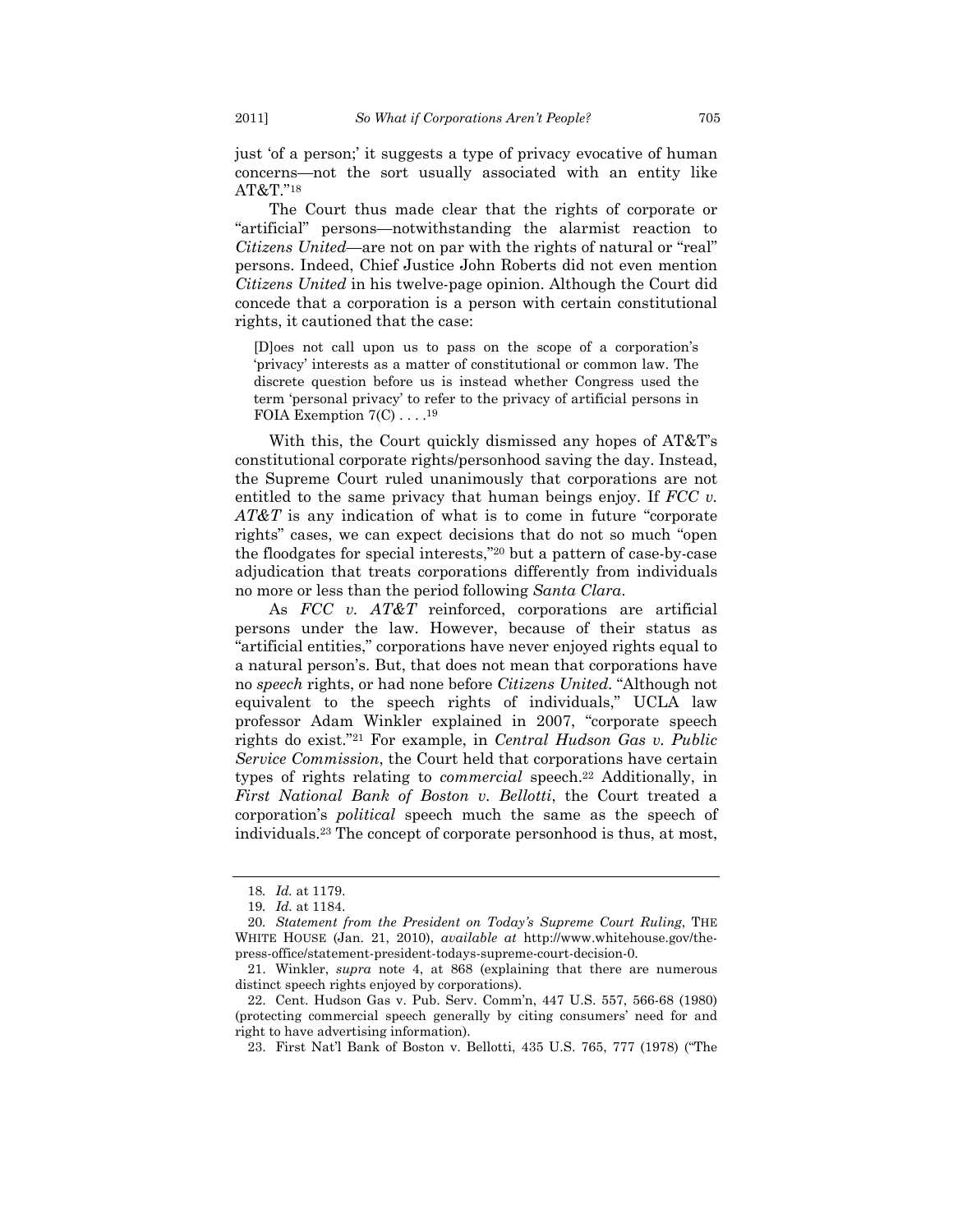tangential to the Court's jurisprudence regarding corporate speech. Indeed, the speaker's identity is generally irrelevant to First Amendment analysis, which turns instead on the scope of protection for the speech at issue.24

But speech is different from other types of activity that may be protected (or not) in other ways. For instance, corporations are entitled to Fourth Amendment protection against unreasonable searches and seizures, but they are not entitled to the Fifth Amendment privilege against self-incrimination, even if corporate officers are.25 Nor are corporations covered by the Fourteenth Amendment's Privileges or Immunities Clause or Article IV's Comity Clause.26 In each of these contexts, the Court looks not at the ramifications of corporate personhood, but at the nature of the right at issue and whether it makes constitutional sense to extend that right beyond natural persons.27

And so we are left with the idea that corporations are artificial persons that are entitled to certain constitutional rights, rights which sometimes approach but never exceed those of natural personals. But where—apart from Chief Justice Waite's *ipse dixit*—do they get these rights?

#### III. WHY DO CORPORATIONS HAVE RIGHTS?

One of the "sub-controversies" *Citizens United* reignited was over the nature of the corporation and the legitimacy of its actions. There are multiple schools of thought on these conceptual issues, but that academic debate is both beyond the scope of this Article and not necessary to resolve in order to get at the issue of the nature and legitimacy of corporate rights.28 Corporations are

inherent worth of the speech in terms of its capacity for informing the public does not depend upon the identity of its source, whether corporation, association, union, or individual.").

<sup>24</sup>*. See, e.g.*, *id.* at 776 ("The proper question therefore is not whether corporations 'have' First Amendment rights and, if so, whether they are coextensive with those of natural persons. Instead, the question must be whether [the law at issue] abridges expression that the First Amendment was meant to protect."); Larry E. Ribstein, *The First Amendment and Corporate Governance*, 27 GA. ST. U. L. REV. 1019, 1031 (2011) ("The First Amendment does not guard corporations' expressive rights, but rather the public's interest in hearing what corporations have to say.").

<sup>25</sup>*. See* Hale v. Henkel, 201 U.S. 43, 75 (1906) (noting that an individual can refuse to answer incriminating questions but a corporation must "show its hand.").

 <sup>26.</sup> Blake v. McClung, 172 U.S. 239, 259 (1898).

 <sup>27.</sup> Some individual rights implicated in the corporate context are, of course, protected in other (non-constitutional) ways—for example, through common-law tort or statutory corporate governance and securities law. Whether these non-constitutional remedies are themselves wise or well-drawn in their present form are issues beyond the scope of this Article.

 <sup>28.</sup> For more on the legitimacy of a corporation and the corporation's authority to act, see, e.g., Roger Pilon, *Corporations and Rights: On Treating*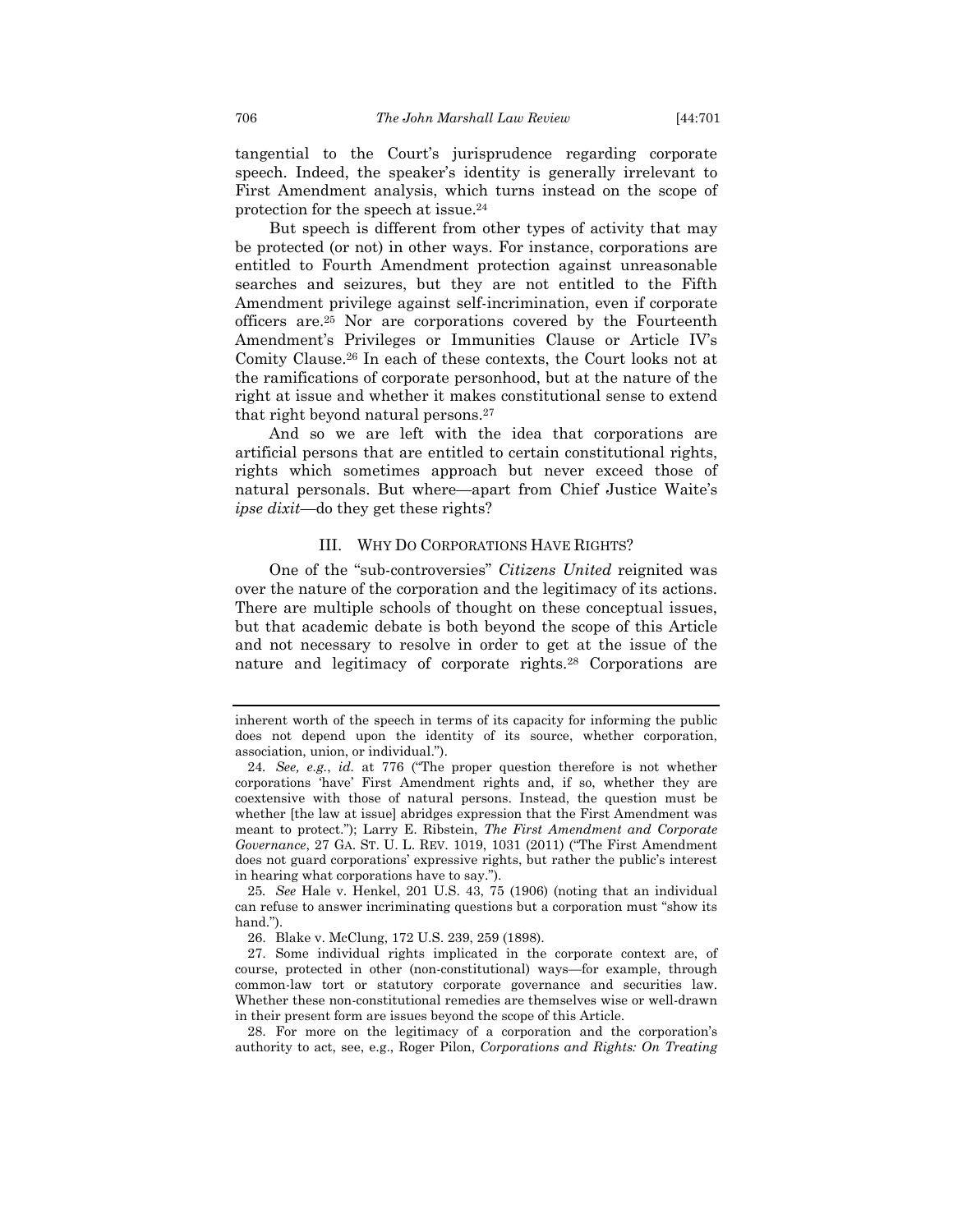useful legal fictions composed of individuals who do not shed their own constitutional rights at the office-building door.

### *A. Rights-Bearing Individuals*

The anti-corporate-rights crowd is correct: a corporation is not a real person. This is a rather obvious conclusion on which most people of all ideologies and jurisprudential backgrounds can agree. Edward, the First Baron Thurlow, put it best: "Did you ever expect a corporation to have a conscience, when it has no soul to be damned, and no body to be kicked?"29 And so, as we saw above, the Constitution does not apply to corporations in the same way that it applies to the authors, editors, and readers of this Article. Indeed, many constitutionally protected individual rights simply do not make sense when applied to corporations. For example, the Constitution's protection of sexual privacy and prohibition of slavery are meaningless in the corporate context.<sup>30</sup>

However, even though a corporation is not a living, breathing, blood-pumping human being, the individuals who make up those corporations—officers, directors, employees, shareholders—are. It would be a mistake to deny constitutional rights to those individuals on the grounds that the corporation itself is not a real person. The rhetorical tactic of conflating a right with the means used to exercise it is just that—a tactic that misses the larger point: the people who own and operate the corporation are natural, rights-bearing individuals.31 Simply because a group of individuals decide to join together and exercise those rights in concert does not result in those individuals losing their rights. Stated another way, individuals standing together as a group should not be stripped of rights that would be constitutionally guaranteed to them standing alone.

The contention that the Constitution does not protect individuals organized as a corporation ignores the absence of a constitutional distinction between individuals and groups of individuals, however associated. People are free to organize and

*Corporate People Justly*, 13 GA. L. REV. 1245, 1248 (1979), *available at* http://stephankinsella.com/wp-content/uploads/texts/ga-l-rev-1979\_6.pdf ("set[ting] forth a straight forward defense of corporation's rights.").

 <sup>29.</sup> Stephen Bainbridge, *Sonia Sotomayor and the Corporate Personhood*, PROFESSORBAINBRIDGE.COM (Sept. 17, 2009, 2:30 PM), http://www.professor bainbridge.com/professorbainbridgecom/2009/09/sonia-sotomayor-and-thecorporate-personhood.html.

 <sup>30.</sup> Ilya Shapiro, *When Individuals Form Corporations, They Don't Lose Their Rights*, CATO@LIBERTY (Feb. 2, 2010, 7:45 PM), http://www.cato-atliberty.org/when-individuals-form-corporations-they-dont-lose-their-rights.

 <sup>31.</sup> Ilya Somin, *Corporate Rights and Property Rights are Human Rights: Why It's a Mistake to Conflate a Right with the Means Used to Exercise It*, THE VOLOKH CONSPIRACY (Jan. 21, 2010), http://volokh.com/2010/01/21/corporaterights-and-property-rights-are-human-rights-why-its-a-mistake-to-conflate-aright-with-the-means-used-to-exercise-it.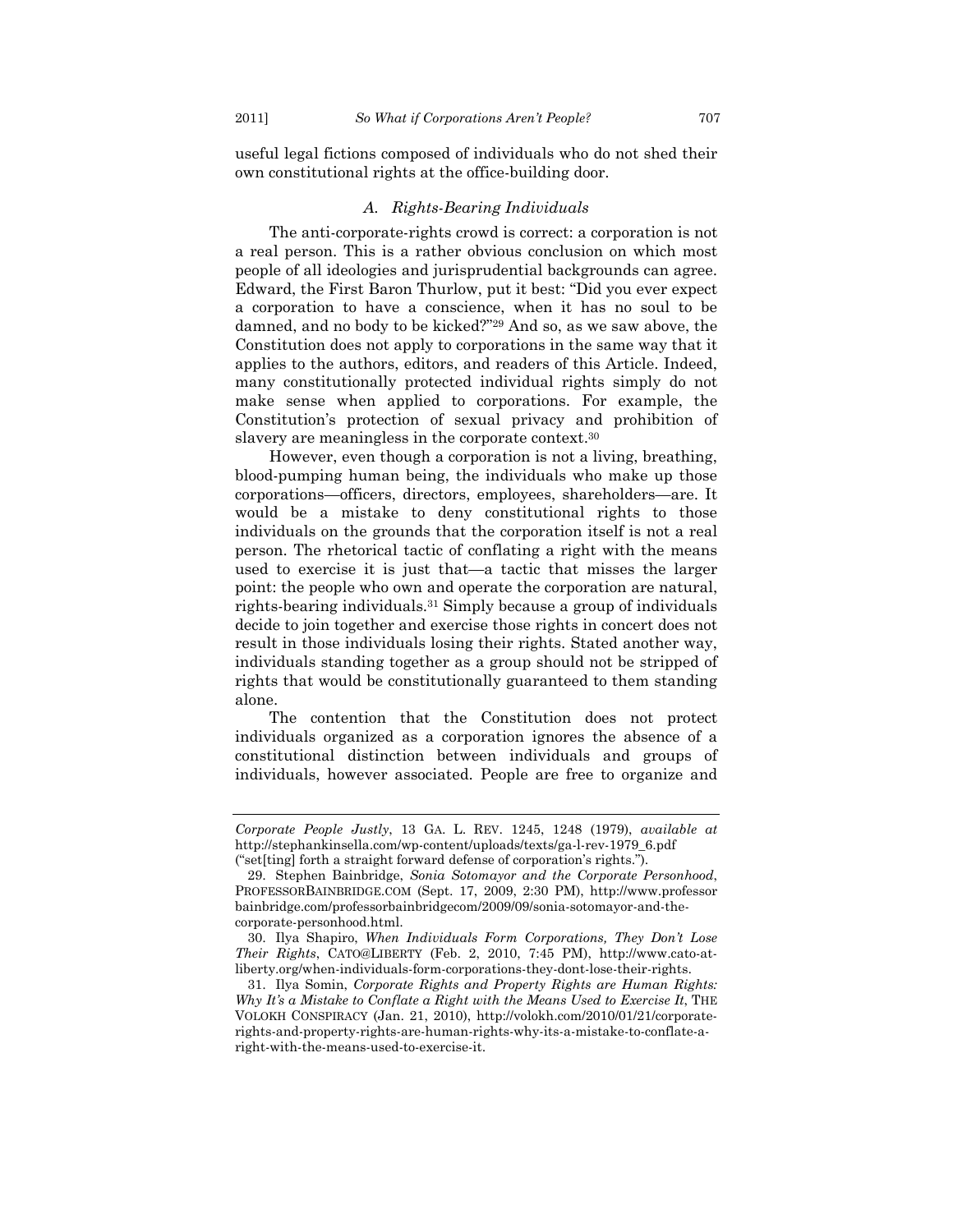associate in a whole host of manners and the decision to use the corporate form—as opposed to a partnership, a union, an informal club, or an unincorporated group of friends—to pool their assets does not strip them of constitutional rights such as the freedom of speech.32

Indeed, common sense tells us that corporations must have some constitutional rights—or there would be little incentive to form them in the first place. For example, if corporations had no Fourth Amendment rights, the police could storm corporate offices and cart off computers and files for any or no reason. If corporations had no Fifth Amendment rights, the mayor of New York could exercise eminent domain over Rockefeller Center by fiat and without compensation if he decides he'd like to move his office there. If forming a corporation means losing all of these (and other) constitutional protections, the only form of business would be sole proprietorships and the proverbial Mom 'n' Pop shops.

Similar to the above Fourth and Fifth Amendment examples, the Constitution has to protect the First Amendment rights of people associated through the corporate form. But that corporate form does not create new constitutional rights; it's simply a vehicle through which individuals exercise their own rights. "[T]he Court has long understood that to speak effectively in a vast nation, you need to be able to pool your resources with others."33 The Court has recognized this within the realm of the right to expressive association, and corporate speech is but one form of expressive association. As Chief Justice Roberts said in his concurrence in *Citizens United*, "the First Amendment protects more than just the individual on a soapbox and the lone pamphleteer."34

# *B. Useful Legal Fictions*

The law gives corporations, which are indisputably nonhuman entities, the status of "legal persons" that, like natural

<sup>32</sup>*. See, e.g.*, *Citizens United,* 130 S. Ct. at 900 ("[P]olitical speech does not lose First Amendment protection 'simply because its source is a corporation.'" (quoting *First Nat'l Bank of Boston*, 435 U.S. at 784)) ; Larry E. Ribstein, *Corporate Speech is About Real People Speech*, IDEOBLOG, (March 13, 2010), http://busmovie.typepad.com/ideoblog/2010/03/corporate-speech-is-about-realpeople-speech.html ("*Citizens United* is about the speech rights of real people acting through associations. If you take away the speech rights of people acting through corporations, you have to decide which other types of associations you want to apply that to. Unincorporated firms? The ACLU? You might be surprised that your theory is more likely to apply to the ACLU than to *Citizens United*.").

 <sup>33.</sup> Eugene Volokh, *Constitutional Rights and Corporations*, THE VOLOKH CONSPIRACY (Sept. 22, 2009, 12:44 PM), http://volokh.com/posts/1253637850. shtml. *See also* Ribstein, *supra* note 24, at 1036 ("Shareholder-maximizing firms may be the most efficient way for these shareholders to express and effectuate these pro-business views.") (footnote omitted).

 <sup>34.</sup> *Citizens United*, 130 S. Ct. at 803 (Roberts, J., concurring).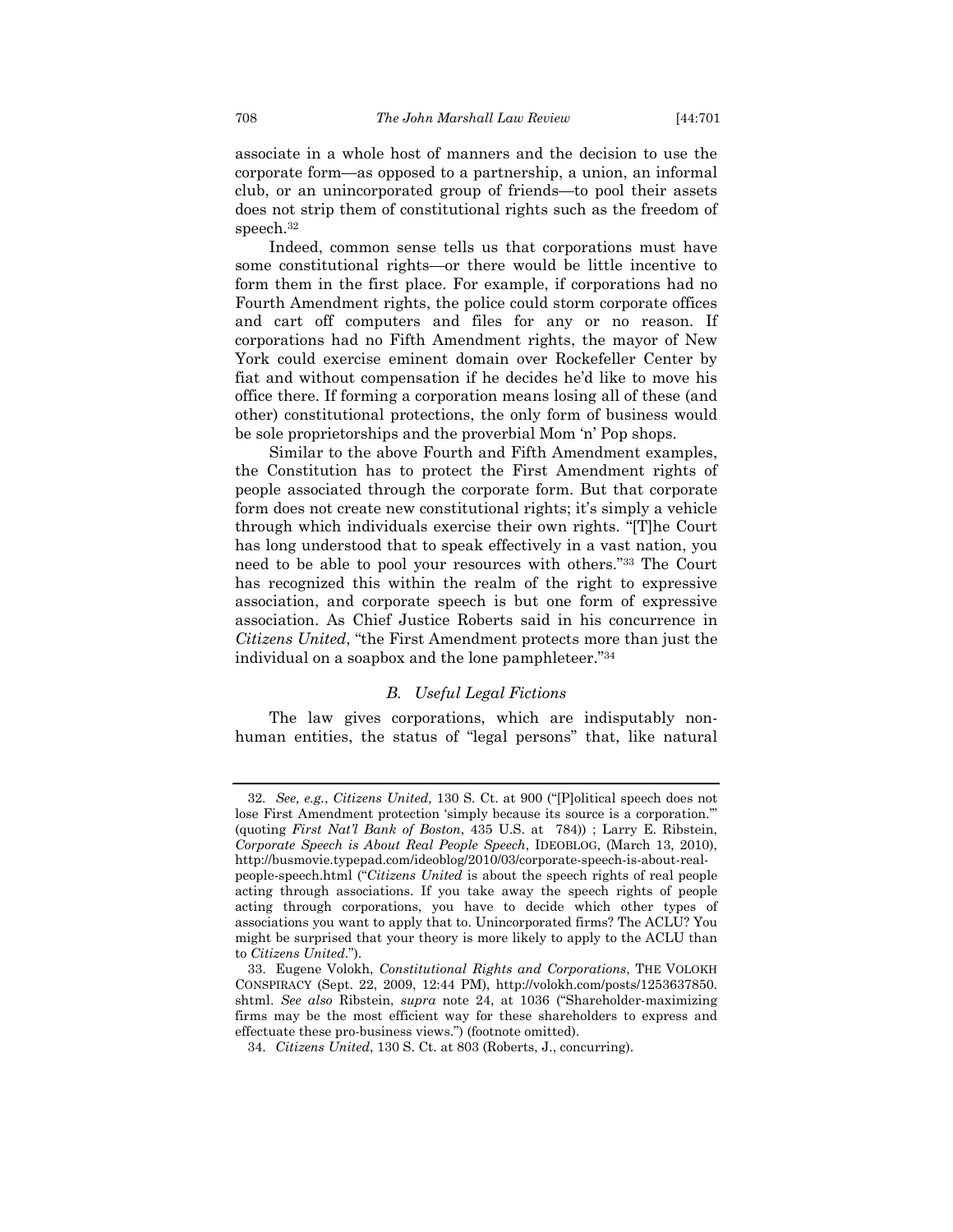persons, have various rights (as well as privileges, responsibilities, liabilities, and other attending consequences under common, statutory, and constitutional law). But the reason corporations have these rights is not because they are "legal persons" (which is just a useful construct for dealing with them in a legal setting). Instead, corporations are merely one of the ways in which the aforementioned rights-bearing individuals associate to better engage in a whole host of constitutionally protected activities. What we think of as corporate actions—speech or otherwise—is therefore just individuals using the corporate form to act (including to communicate a message). Therefore, the specific rights at issue are the rights of the individuals who own and operate the corporation, not the rights of the corporation itself.

A corporation's personhood is thus a useful and necessary legal fiction—and not just for the exercise of free speech rights. Indeed, "the legal conceit that companies are natural persons is vital to capitalism."35 No one is saying that the corporation is a real human being, but simply that it has the power to form certain legal relationships, to behave as a (legal) person for certain purposes.

Personhood facilitates commerce and allows corporations to more effectively participate in transactions. Corporate personhood is also useful because a corporation, along with being an aggregation of rights-bearing individuals, is essentially a nexus of contractual relations. "Government regulation of corporations obviously impacts the people for whose relationships the corporation [sic] serves as a nexus."36 In this context, it is essential to protect the parties to various contracts that the corporation can enter into.

Legal personhood also allows the corporation to "stand for" the constantly changing group of individuals behind the scenes. In a practical example, imagine if a company were required to list all of its stakeholders—including employees and shareholders—on every corporate document, press release, or court filing. This would be an intolerable burden, would make the documents impenetrably long, and, given changes in stock ownership and employment, would make the documents quickly out-of-date. The law recognizes this and allows the corporation, acting through its officers with the consent of its owners, to speak, act, and sue in the corporation's own name. That is, "[c]ompanies can act like individuals when it comes to owning property or making contracts."37 Moreover, legal personhood facilitates the adjudication of legal or even constitutional disputes arising out of

 <sup>35.</sup> Schumpeter, *Peculiar People: How Far Should One Push the Idea that Companies Have the Same Rights as Ordinary People?*, THE ECONOMIST, Mar. 24, 2011.

 <sup>36.</sup> Bainbridge, *supra* note 29.

 <sup>37.</sup> Schumpeter, *supra* note 35.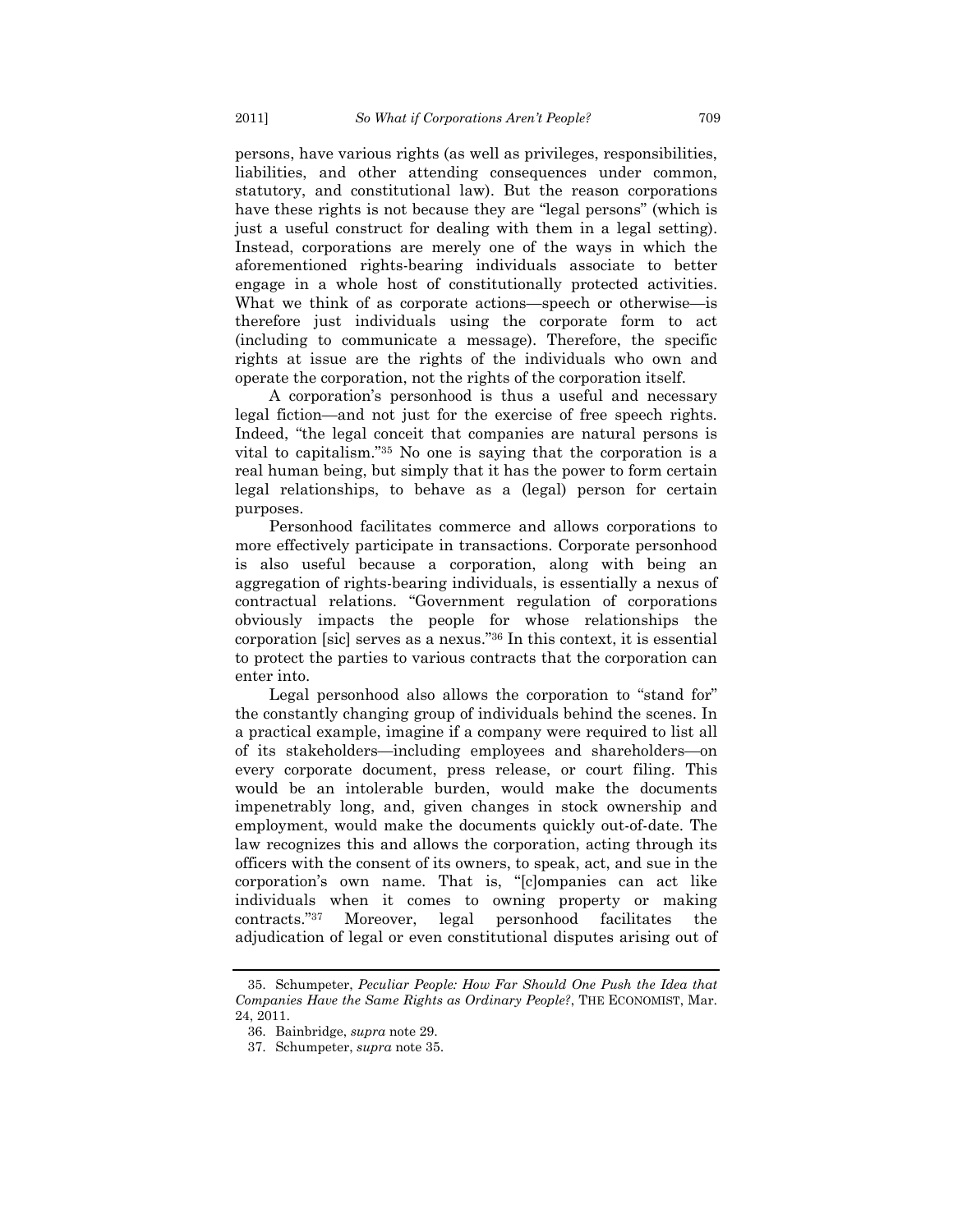the collective action of the individuals comprising that corporation.38

The concept of legal personhood in this context reinforces the anthropomorphization of corporations—speaking of them as if they really were monolithic entities with human characteristics. For example, we say "Time Warner did this" or "Google said that." It's almost impossible to talk about large companies without anthropomorphizing them.39 But companies are just groups of individuals organized in the corporate form, not real people, so to say that Google the corporation did anything is, again, indulging in useful legal fiction. While acknowledging that the corporationas-a-person is a necessary and useful legal fiction, it is also "important to remember that this is still a fiction that we embrace to facilitate protection of the rights of individuals."40

Whether or not one accepts the notion of the corporate person as a mere legal fiction, however, the result is the same: corporations are entitled to certain constitutional rights. "If you accept the legal fiction of the corporation as a separate person, then taking its property violates its rights. But if you reject that fiction, as a means of arguing that the corporation should lack rights, then taking its property violates its owners' rights."41 Either way, the result is the same: the Constitution—the Takings Clause, in the example above—applies to protect the rights of the individuals affected. And either way, the legal fiction that a corporation is a person should be utilized because it makes the analysis easier, but does not alter the results.42

#### *C. Preserving Democracy*

But constitutional rights aren't solely designed to protect individuals. They are also intended to check government power and ultimately preserve democracy.43 For example, the right to a trial by jury and other procedural protections prevent the government from punishing dissenters through arbitrary arrest, search, and imprisonment.<sup>44</sup> Freedom of speech is equally important in that vein; it allows for the free flow of ideas without censorship and eliminates the risk of those in power suppressing criticism. "Speech is an essential mechanism of democracy, for it is the means to hold officials accountable to the people."45

44*. Id.*

 <sup>38.</sup> Bainbridge, *supra* note 29.

 <sup>39.</sup> Stephen Bainbridge, *Who Owns the Corporation? Nobody*, PROFESSORBAINBRIDGE.COM (Feb. 13, 2006), http://www.professorbainbridge. com/professorbainbridgecom/2006/02/who-owns-the-corporation-nobody.html.

<sup>40</sup>*. Id.*

 <sup>41.</sup> Volokh, *supra* note 33.

<sup>42</sup>*. Id.*

<sup>43</sup>*. Id.*

 <sup>45.</sup> *Citizens United*, 130 S. Ct. at 898 (citing Buckley v. Valeo*,* 424 U.S. 1,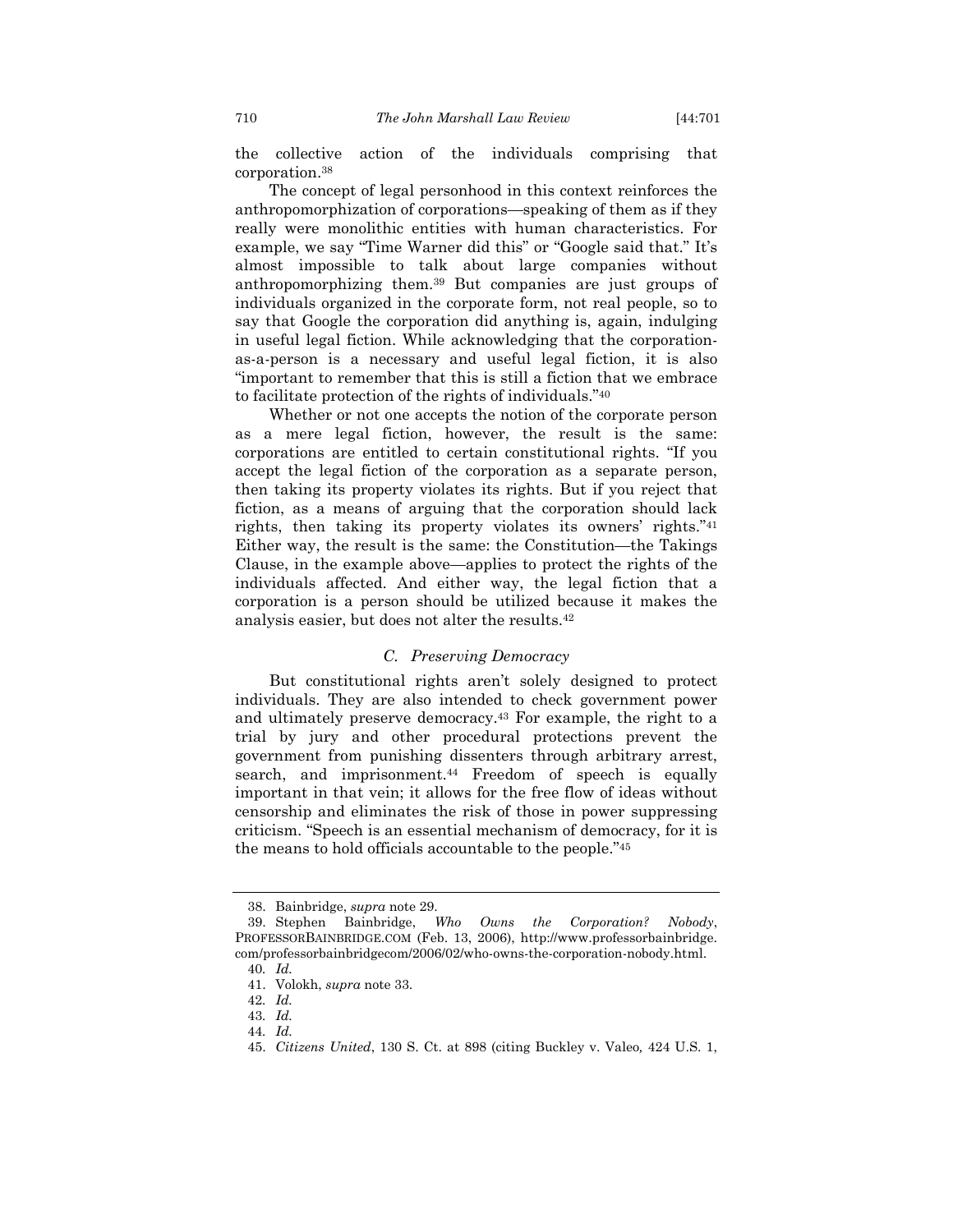As UCLA law professor Eugene Volokh explains, this rationale of constraining government power applies equally to corporate rights:

Consider for instance, *First National Bank of Boston v. Bellotti*, where the Court clearly held that corporations generally have free speech rights. The Massachusetts legislature wanted the voters to give the legislature the power to impose an income tax. Various corporations—which is to say, the managers of the corporations, whom the stockholders gave the power to speak on behalf of the corporations—opposed the income tax. So to get the tax enacted, the legislature banned corporations from speaking out about most proposed ballot measures. If the government had the power to shut out one large set of speakers form the public debate, it would have tremendous power indeed.46

In short, a world without corporate speech rights necessarily implies a world where government is empowered to shut down speech because it does not like criticism of its policies—a profoundly undemocratic development. If only individuals acting alone can speak, unable to pool resources efficiently, that speech will be less effective and the government less constrained.

### *D. The State Giveth, the State Taketh Away?*

Another argument advanced against corporate rights contends that the government is the sole source of corporate rights—if the law, a creature of government, did not recognize corporations, they would not exist—and so the government has the power to limit and define those rights. Under this theory, rightsbearing individuals are not entitled to constitutional protections when they use the corporate form because corporations are "statecreated entities." And since corporations exist only because of government-issued licenses—not to be confused with the monopoly-granting "charters" of the corporations that existed in the early days of the Republic—the government can attach conditions on those licenses to define and limit the entities' rights in any way it pleases.47 While this claim is slightly different than the "corporations aren't real people" argument, it shares many of the same weaknesses.

First, the Supreme Court has long recognized that the government does not have a free hand to impose conditions on grants of benefits.48 Although the government has significant

<sup>14-15 (1976)).</sup> 

 <sup>46.</sup> Volokh, *supra* note 33.

 <sup>47.</sup> Ilya Somin, *Should People Acting Through Corporations be Denied Constitutional Rights Because Corporations are "State-Created Entities"?*, THE VOLOKH CONSPIRACY (Jan. 22, 2010, 4:52 PM), http://volokh.com/2010/01/22/ should-people-acting-through-corporations-be-denied-constitutional-rightsbecause-corporations-are-state-created-entities.

 <sup>48.</sup> Volokh, *supra* note 33. The doctrine of unconstitutional conditions holds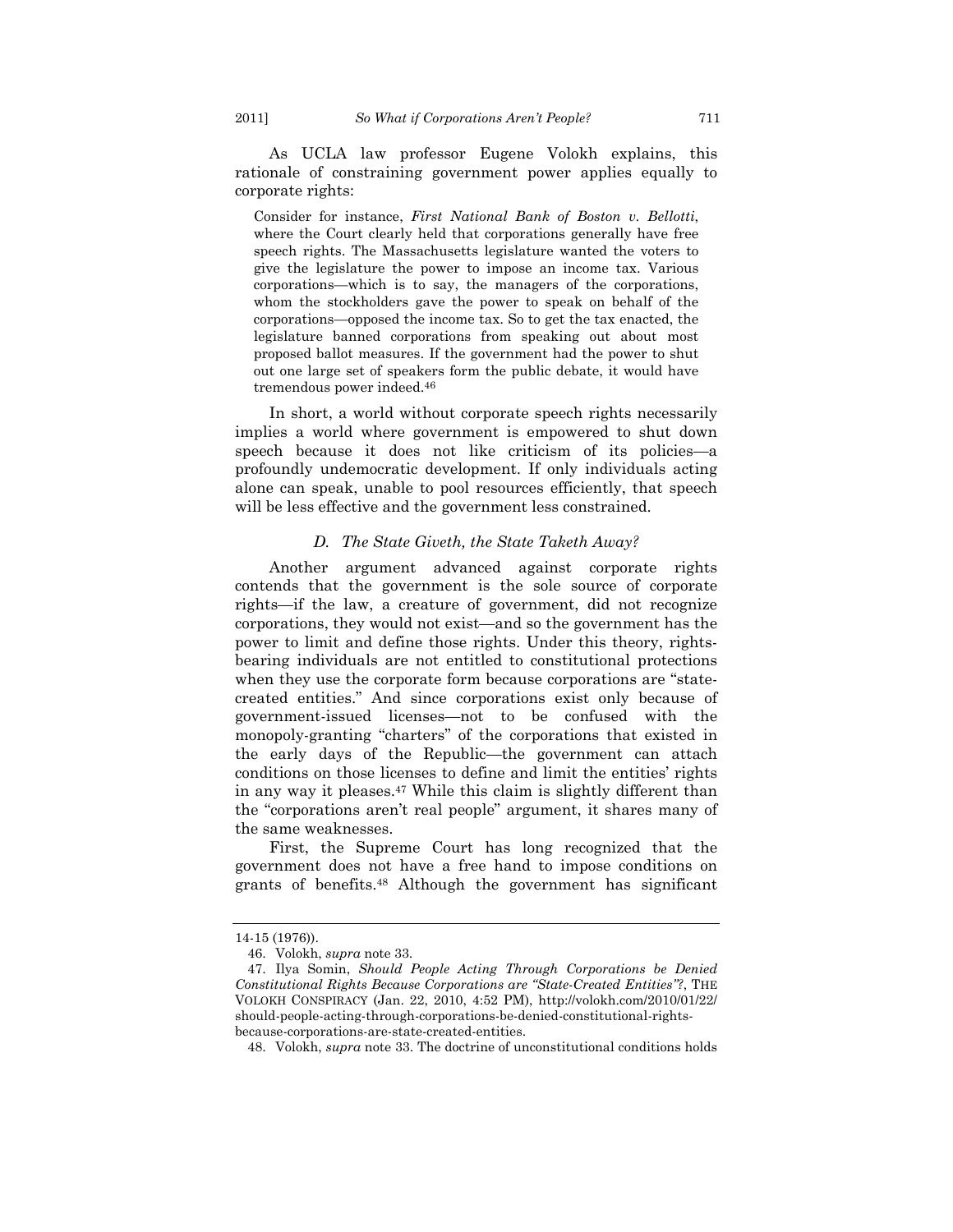power to define the rules of property, contract, and corporate law and some additional power to attach strings to certain grants of benefits49—that power does not include the ability to impose unlimited conditions on the enjoyment of a particular benefit. This is so, particularly when the would-be condition is the waiver of a constitutional right. For instance, a state can say that you have to be sixteen years old and pass a road test to get a driver's license, but it cannot say that to get that license you must refrain from criticizing the DMV. Similarly, a state can subject corporations to all sorts of environmental and accounting regulations, but it cannot prohibit them from speaking.

And that makes sense: if the government had the ability to impose conditions on any "state-created institution," it would have virtually unlimited power over people's lives. What if it conditioned the grant of a marriage license on the agreement, on penalty of law, to have only one child or—in light of the Ponzi scheme our welfare entitlements represent—to have at least two? Or, returning to a previous example, what if, to preserve the mayor's options for future office space, the government conditioned the grant of a corporate charter on that company's waiver of its Fifth Amendment rights?

Moreover, if you accept the notion that the government has plenary authority over "state-created entities," it is difficult to find a limiting principle of the object of that authority. As George Mason University law professor Ilya Somin has said, nearly everyone and everything can be categorized as a state-created entity. If the notion of a state-created entity is defined broadly, to refer to the "particular bundle of legal rights currently attached to the corporate form, then . . . virtually all other organizations are 'state-created entities' as well" (*e.g.*, universities, schools, charities, churches, partnerships, sole proprietorships, etc.).50 Even individual citizens might fall into the definition because citizenship is a state-created designation or status which grants its holder myriad rights and benefits.

On the other hand, if "state-created entity" is defined narrowly, then it would not include most corporations because even if the corporate status was abolished by statute, most corporations would still exist and continue to engage in their

that government may not grant a benefit on the condition that the beneficiary surrender a constitutional right, even if the government may withhold that benefit altogether.

<sup>49</sup>*. See, e.g.*, Regan v. Taxation With Representation of Wash., 461 U.S. 540, 553-54 (1983) (determining that a  $501(c)(3)$  organization can be barred from electioneering with tax-exempt funds so long as it could have a  $501(c)(4)$ affiliate that was free to use non-tax-exempt funds); Broadrick v. Oklahoma, 413 U.S. 601, 616-17 (1973) (holding that government employees can be barred from participating in partisan politics); United Pub. Workers v. Mitchell, 330 U.S. 75, 99 (1947) (same).

 <sup>50.</sup> Somin, *supra* note 47.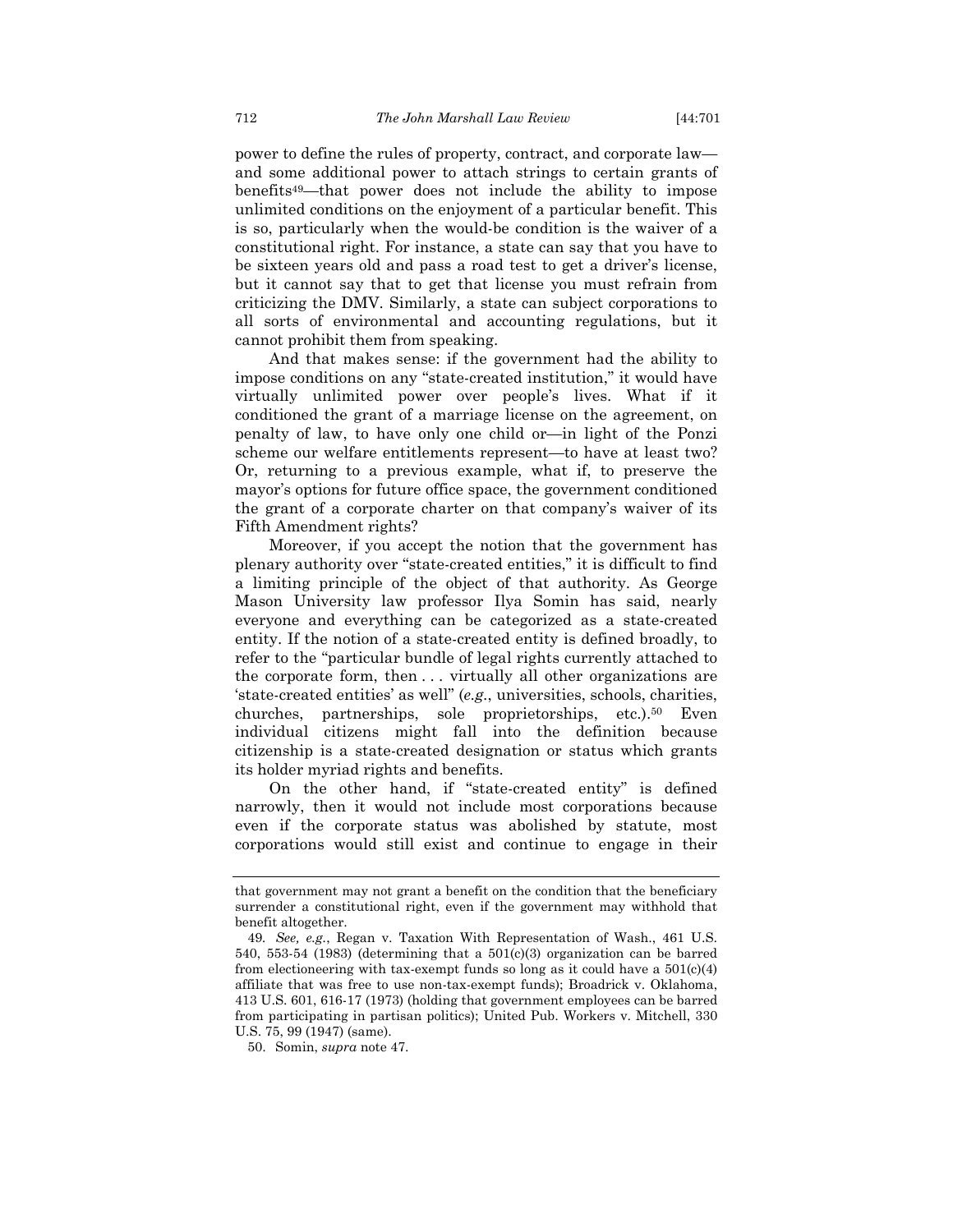business activities.51 Indeed, corporations arise through private, contractual arrangements and can exist without state participation.52 Even if the government abolished the corporate form, most companies would continue to engage in the same business or nonprofit activities—but under different, and probably less efficient, legal statuses (LLCs, partnerships, joint ventures, etc.). There would still be a demand for the products produced by these ex-corporations because economic forces are not dependent on state sanction. Corporate actions are thus really the responses of various people acting under the corporation's authority to meet the demand of other people in the marketplace.53 We thus circle back to the theme of this Article—that corporate rights are bound up in individual rights*.* 

### IV. WHAT ABOUT MEDIA CORPORATIONS?

### *A. Media Corporations Are Corporations, Too*

If we accept the argument that corporations, for whatever reason, should not enjoy constitutional rights, then it follows that the government would be free to censor all corporations, including those that own the WALL STREET JOURNAL, NEW YORK TIMES, Fox News, MSNBC, NATIONAL REVIEW, etc. That is so because nearly every newspaper, broadcaster, and political journal in the country is a corporation. So are most nonprofit advocacy groups: if corporations lack constitutional rights, then the government would be free to stop the ACLU or the NRA from expressing their views—and remember that Citizens United itself is an "education, advocacy, and grass roots organization [that] seeks to reassert the traditional American values of limited government, freedom of enterprise, strong families, and national sovereignty and security."54 Even corporately structured religious groups, such as the Catholic Church, would not be able to voice their beliefs. All our major sources of information, including private universities, would be stripped of their constitutional rights, meaning that these outlets would maintain their freedom of speech at the government's pleasure alone.

<sup>51</sup>*. Id.*

 <sup>52.</sup> Pilon, *supra* note 28 at 1320; Larry E. Ribstein, *The Constitutional Conception of the Corporation*, 4 SUPREME COURT ECONOMIC REVIEW 95, 100 (Univ. of Chicago Press, 1995) ("Government "creates" corporations only in the sense that it "creates" other types of contractual relationships—by enforcing them. If government action is unnecessary to create the important features of the corporation, the corporate person theory can stand only on normative arguments that justify extraordinary government regulation of the corporate form.").

 <sup>53.</sup> For more on the legitimacy of a corporation and the corporation's authority see generally Pilon, *supra* note 28.

<sup>54</sup>*. Who We Are*, CITIZENS UNITED, http://www.citizensunited.org/who-weare.aspx (last visited May 30, 2011).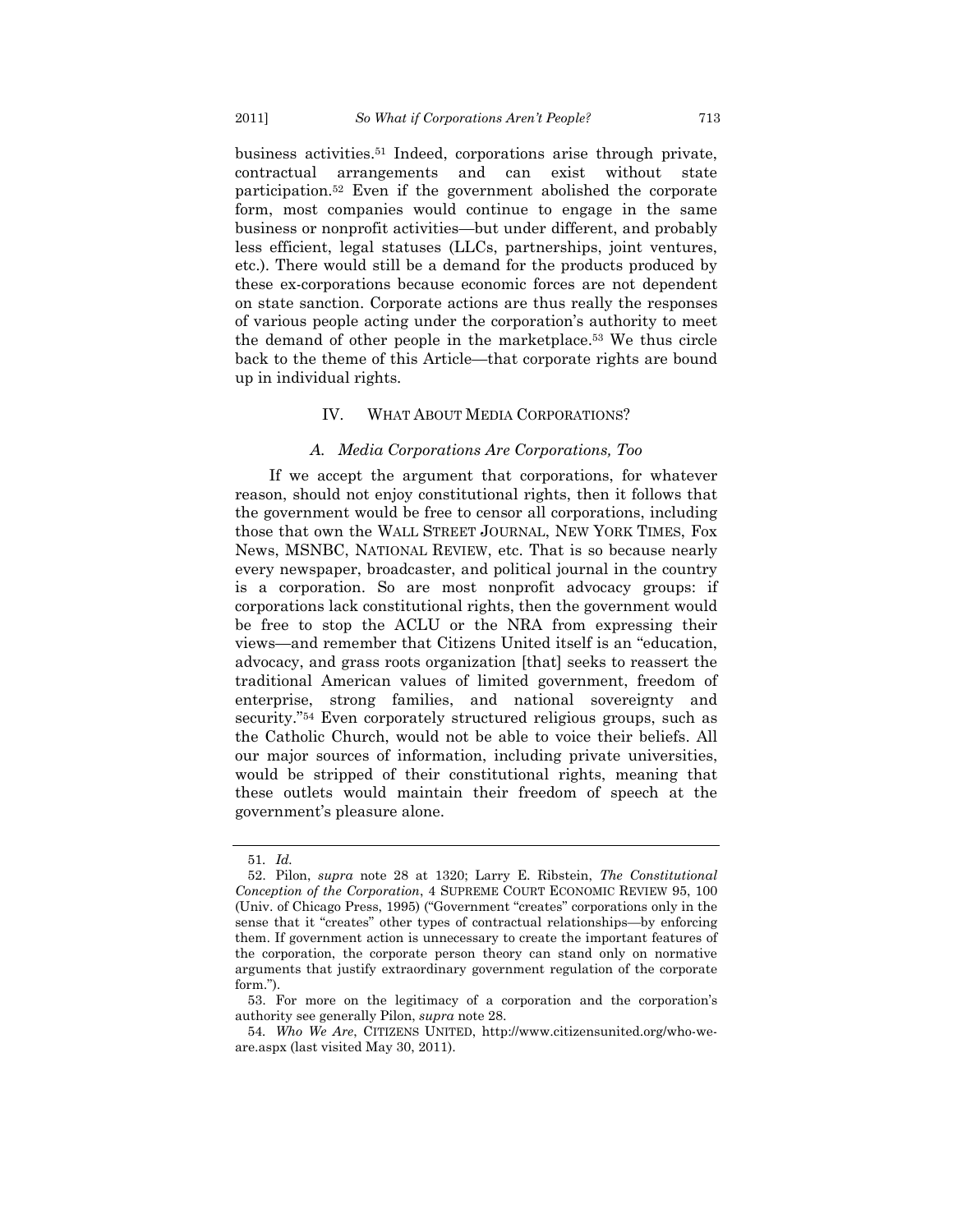There is something intuitively wrong with that state of affairs. Even if the government would never in a million years censor the news (and why not?) every government that can does we should not have to rely on our rulers' continued good graces for the enjoyment of our liberty. As Chief Justice Roberts said during the *Citizens United* oral argument, "we don't put our First Amendment rights in the hands of FEC bureaucrats . . . . "55

Moreover, there is no principled way to confine the denial of corporate constitutional rights to the realm of political (or other) speech. "After all, the supposed power to define the rights of statecreated entities isn't limited to free speech rights."56 If corporations aren't protected by the First Amendment, then the government could also forbid religious services on corporate property—including property owned by churches organized as nonprofit corporations. And again, the government would not be bound to respect corporate rights under the Fourth Amendment, Fifth Amendment, and so on.

# *B. "The Press" Is an Activity, Not A Speaker*

Nevertheless, some contend, citing the First Amendment's protections of the "freedom of speech or of the press" that media corporations are different. Because "the press" is singled out for protection, the argument states that media corporations enjoy First Amendment rights greater than other types of corporations.

The first shortcoming of the "press is different" argument is the practical problem of defining who the press is. In the age of blogs and other social media, how do you define "the press"? Is anyone with a platform to speak or reach a wide audience to be considered a member of the press? If so, what is a "wide" audience? Does this include a threshold number of Facebook friends or Twitter followers?

That definitional problem is only the tip of the doctrinal iceberg. The contention that "the press" is different because the First Amendment singles it out fails not because it is difficult to apply to modern modes of communication, but because it is an incorrect reading of constitutional text. That is, in the corporate rights context, it is irrelevant that the First Amendment specifically mentions "the press."

While today we commonly refer to news and media agencies, such as the WASHINGTON POST and CNN, as "the press," that term as used in the text of the First Amendment is not addressing these entities (whether organized as corporations or otherwise). Nor does

 <sup>55.</sup> Transcript of Oral Argument at 66, *Citizens United*, 130 S. Ct. 876 (2010) (No. 08-205) *available at* https://a.next.westlaw.com/Document/ Ica6d4a6b067311dfa7e0c40c26bf1b92/View/FullText.html?transitionType=Uni queDocItem&contextData=(sc.DocLink)&userEnteredCitation=130%20S.%20 Ct.%20876&originationContext=Unique%20Find.

 <sup>56.</sup> Somin, *supra* note 47.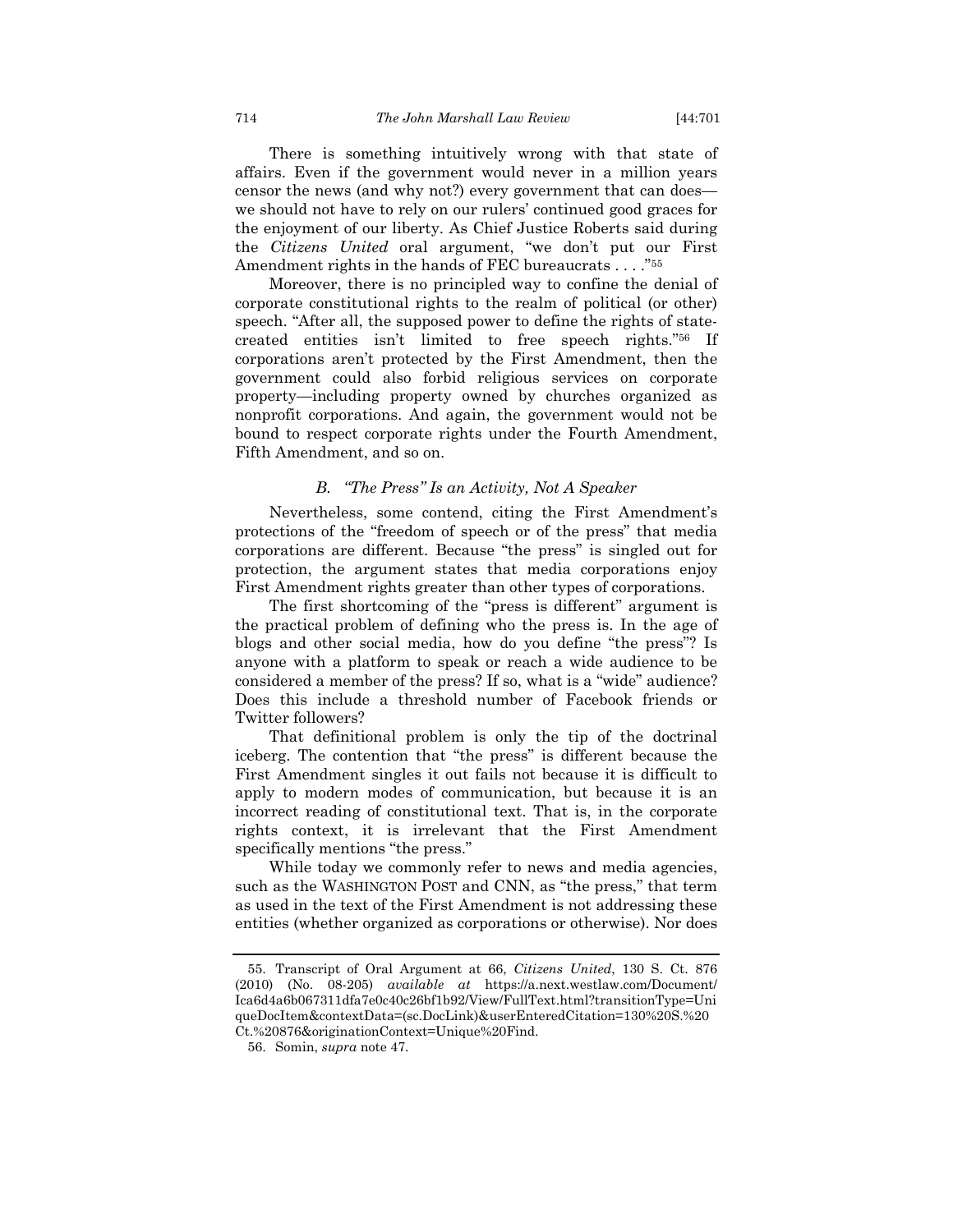it grant "the press" superior or distinct First Amendment protections. As stated by Adam Liptak of THE NEW YORK TIMES:

There is little evidence that the drafters of the First Amendment meant to single out a set of businesses for special protection. Nor is there much support for that idea in the Supreme Court's decisions, which have rejected the argument that the institutional press has rights beyond those of the other speakers.57

Instead, the First Amendment speaks of freedom of the "press" as a certain type of protected activity, not a specific class of protected persons:

'[F]reedom of the press' is not a constitutional right for a particular group of people or organizations. Rather, it is a right to engage in a certain class of activities (such as publishing newspapers and pamphlets), whether the person doing so is a professional member of the media or not.58

Freedom of speech is blind as to the nature of the speaker. As Justice Scalia said during his review of historical evidence of the meaning of the First Amendment in *Citizens United*, "[t]he Amendment is written in terms of 'speech,' not speakers. Its text offers no foothold for excluding any category of speaker, from single individuals to partnerships of individuals, to unincorporated associations of individuals, to incorporated associations of individuals . . . ."59

If all that is true, then there is no reason why General Electric, which owns NBC, should enjoy greater First Amendment protections than its competitors Siemens or Citigroup. And no principled reason why the "press activity" of a hypothetical CITIZENS UNITED DAILY JOURNAL would be protected while that of Citizens United, the advocacy group—or even a fictional CitizensU, the widget manufacturer—would not.

#### V. CONCLUSION

The charge that corporations "aren't people" and thus should not be afforded constitutional rights is legally baseless and logically irrelevant. Justice Stevens was right that corporations are not real people and "have no consciences, no beliefs, no feelings, no thoughts, no desires."60 But it is a convenient legal fiction to grant corporations a certain personhood and, more importantly, corporations consist of human individuals who enjoy a panoply of constitutional protections.

 <sup>57.</sup> Adam Liptak, *In Arguments on Corporate Speech, Press is a Problem*, N.Y. TIMES, Feb. 7, 2011, at A12.

 <sup>58.</sup> Ilya Somin, *People Organized as Corporations are People Too*, THE VOLOKH CONSPIRACY (Jan. 21, 2010, 5:12 PM), http://volokh.com/2010/01/ 21/people-organized-as-corporations-are-people-too/.

 <sup>59.</sup> *Citizens United*, 130 S. Ct. at 929 (Scalia, J., concurring).

 <sup>60.</sup> *Id.* at 972 (Stevens, J., dissenting).